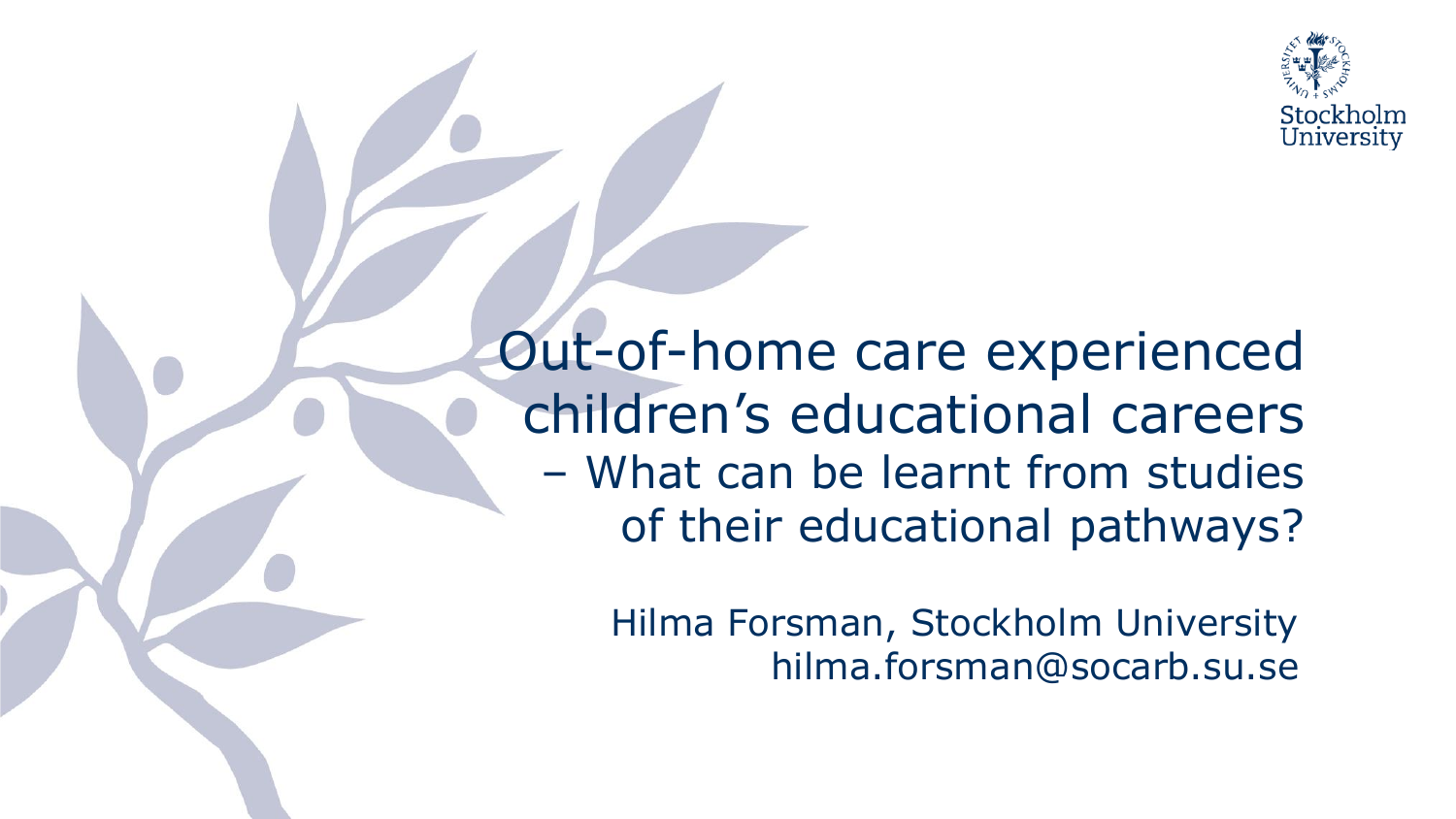

#### **Key messages**

Target cognitive ability and basic academic skills/school performance at an early age

Continuously provide opportunities for reaching the highest (possible) educational levels

Address expectations, aspirations and more ambitious educational choices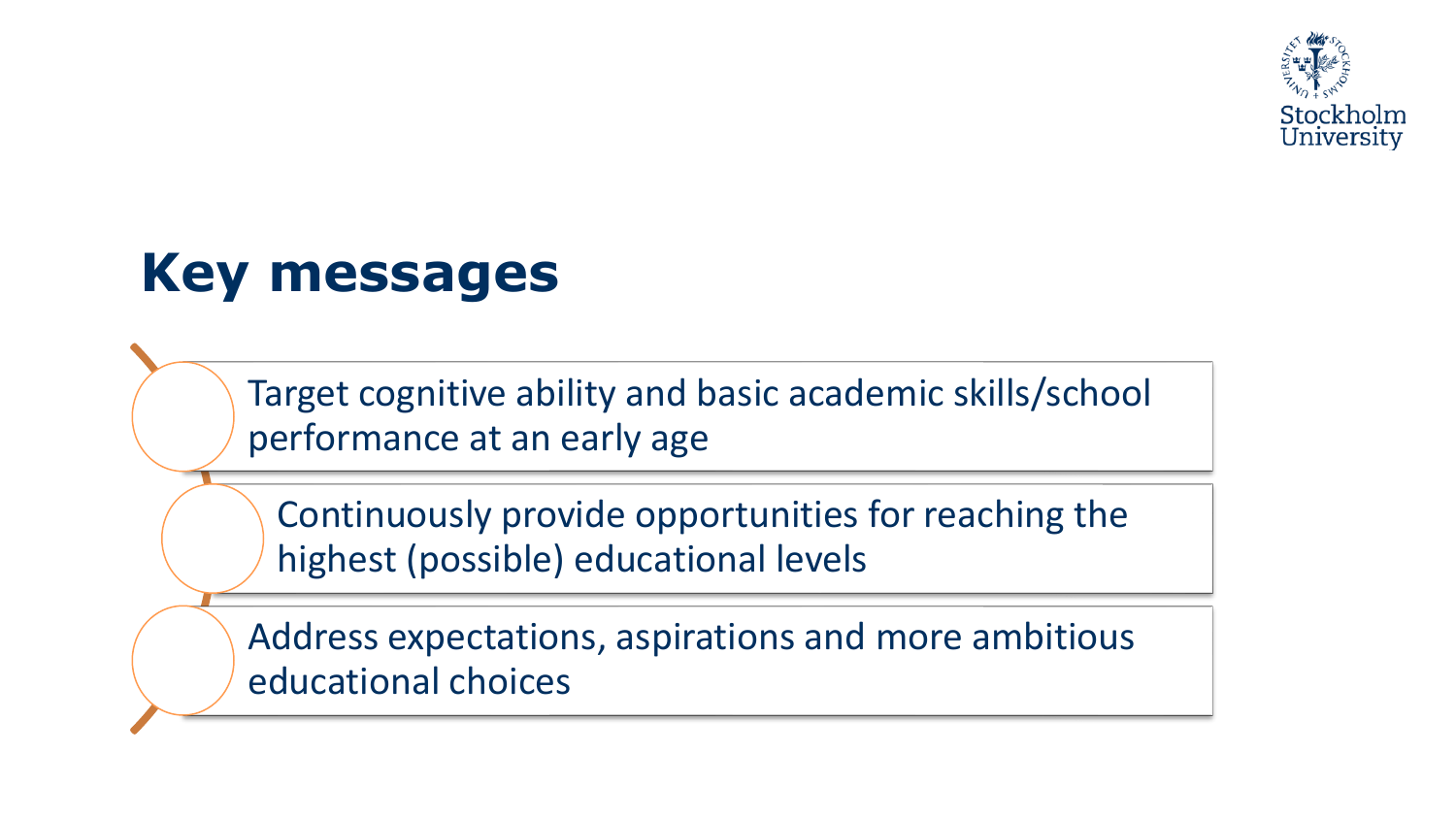

## **Background**

- Children in out-of-home care (OHC) tend to perform poorly in the educational system
	- Risk factor for later life outcomes
- Yet, a limited understanding of their educational disadvantage

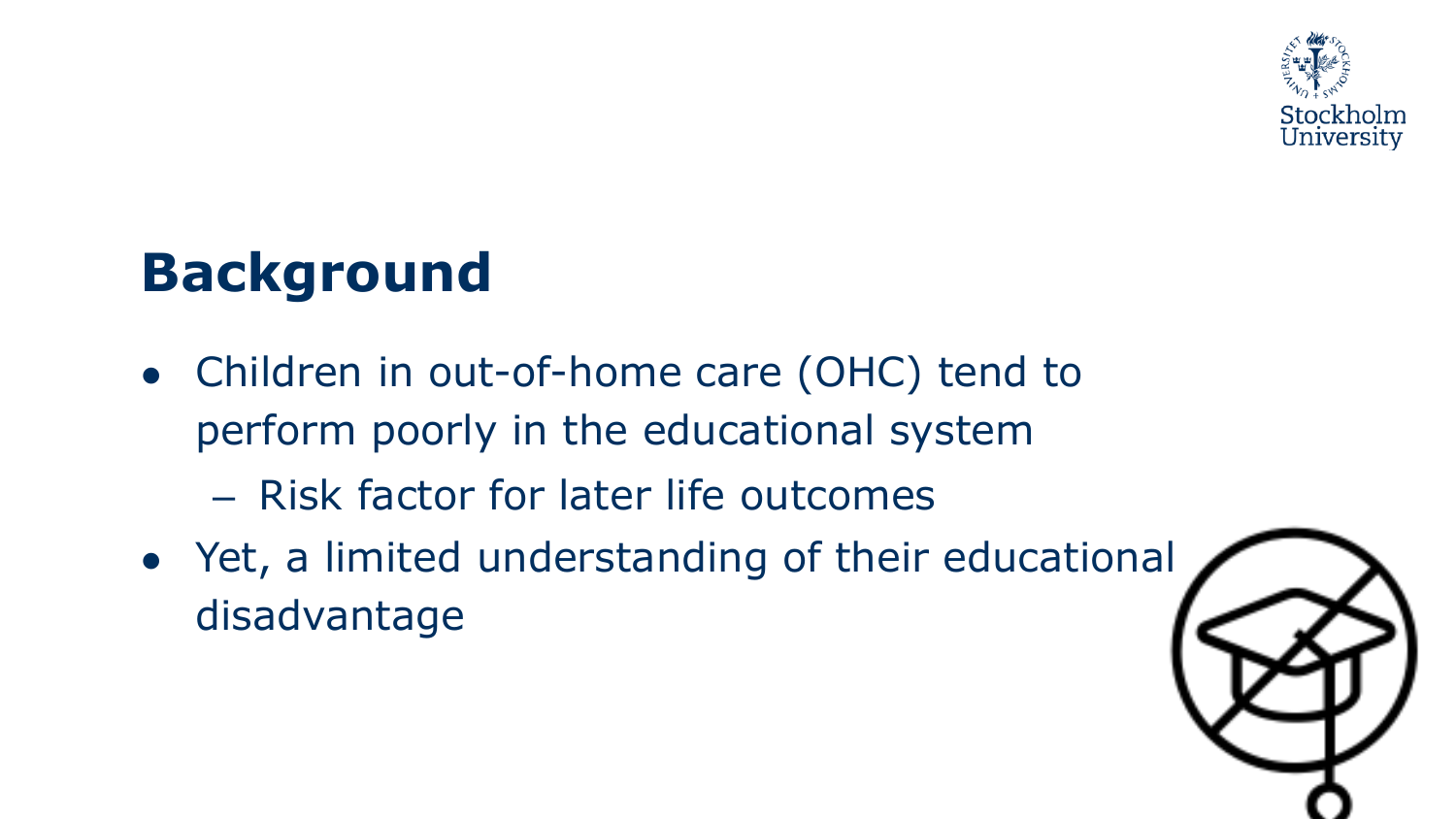

# **A series of studies…**

- …on what explains OHC experienced children's educational disadvantage
	- Map out educational careers
	- Examine the educational gap
	- Examine educational pathways
	- Explain the educational gap

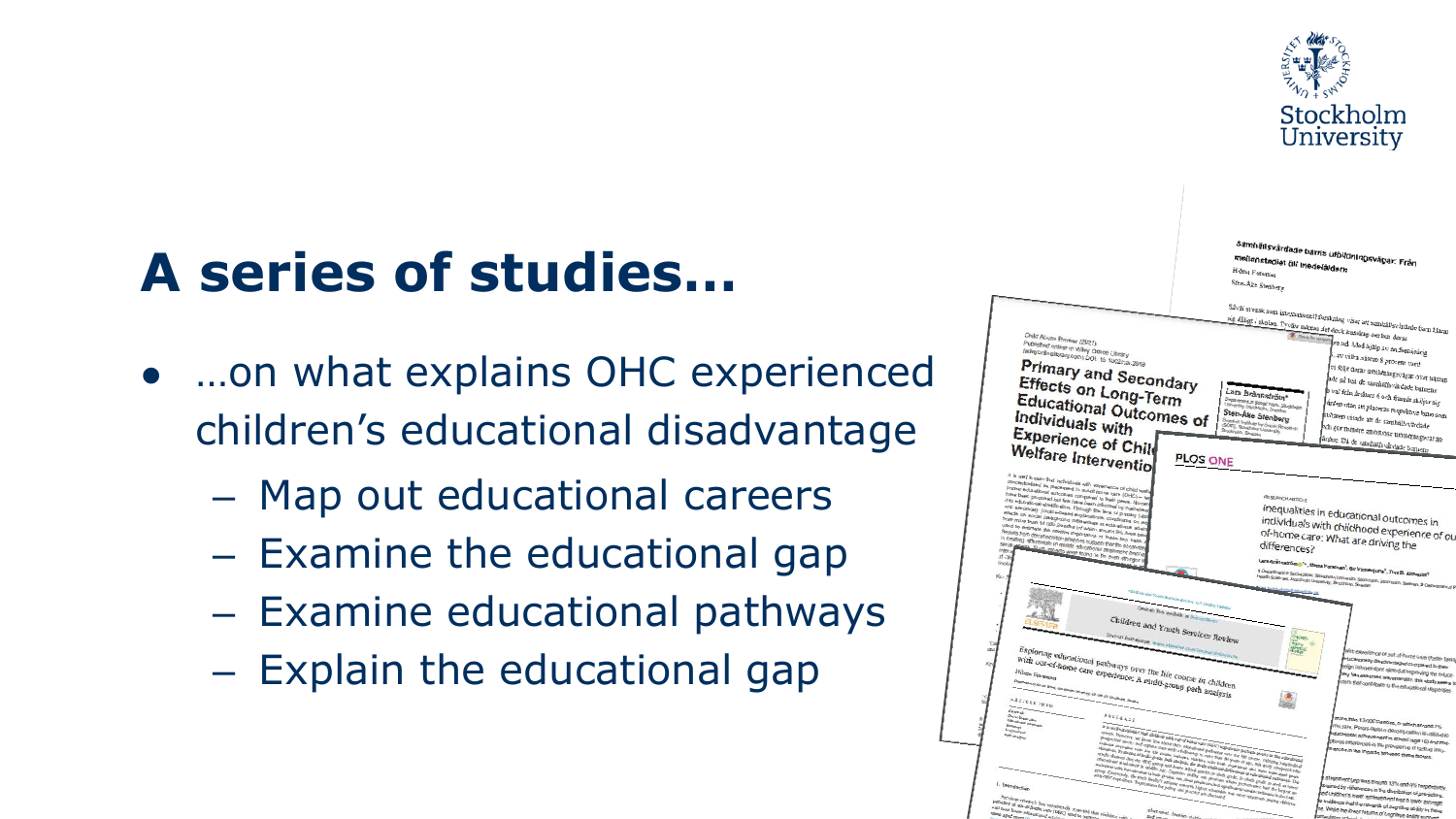

### **Data and material**

- Stockholm Birth Cohort Multigenerational Study (SBC Multigen)
- Around 14,600 individuals born 1953
- Survey and administrative register data
- Birth to retirement age

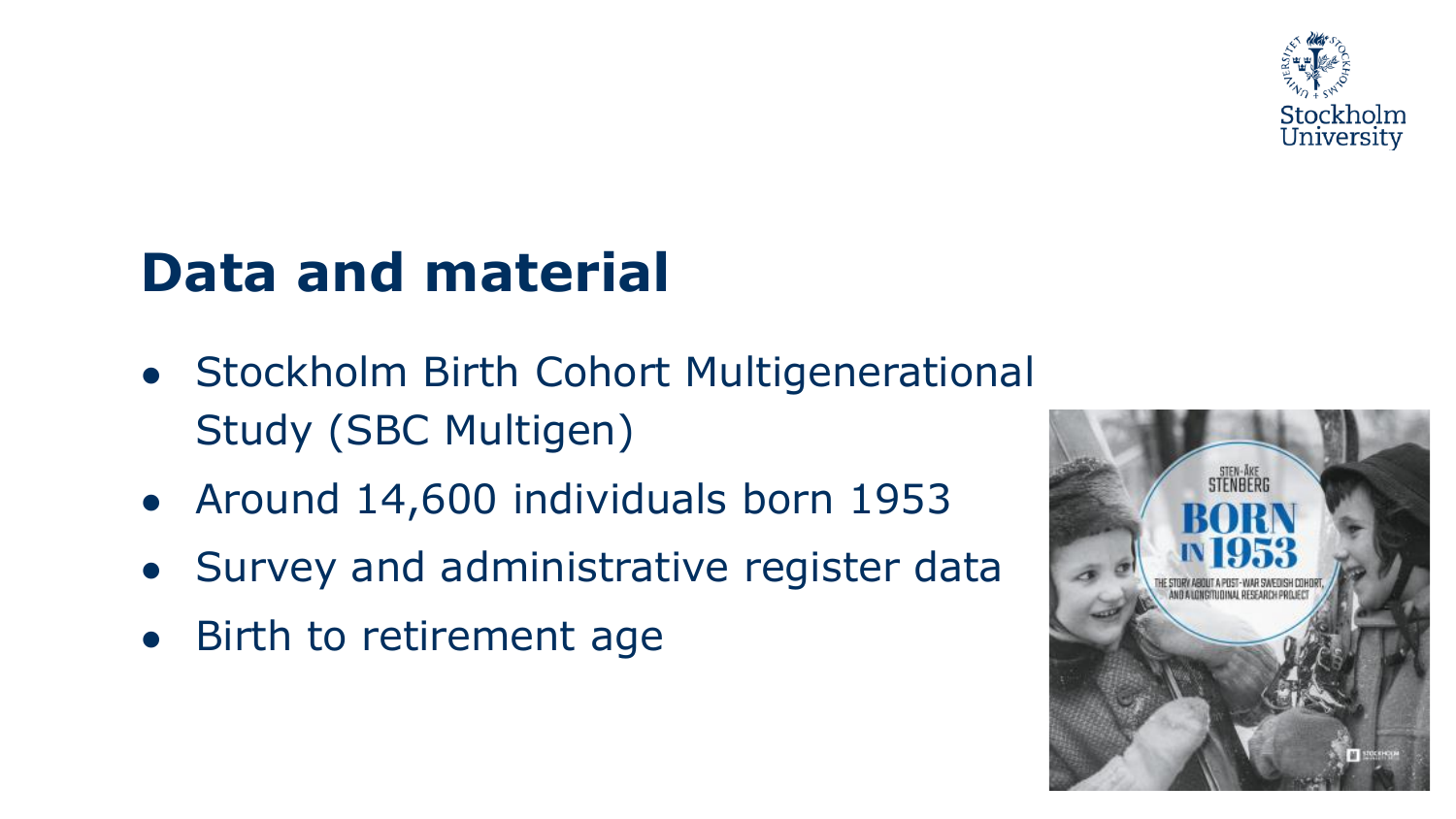

#### **Groups**

 $\bullet$  OHC before age 13 – most <2 yr in care and due to family-related reasons

Compared to:

- Majority population
- (Child welfare contact before age 13)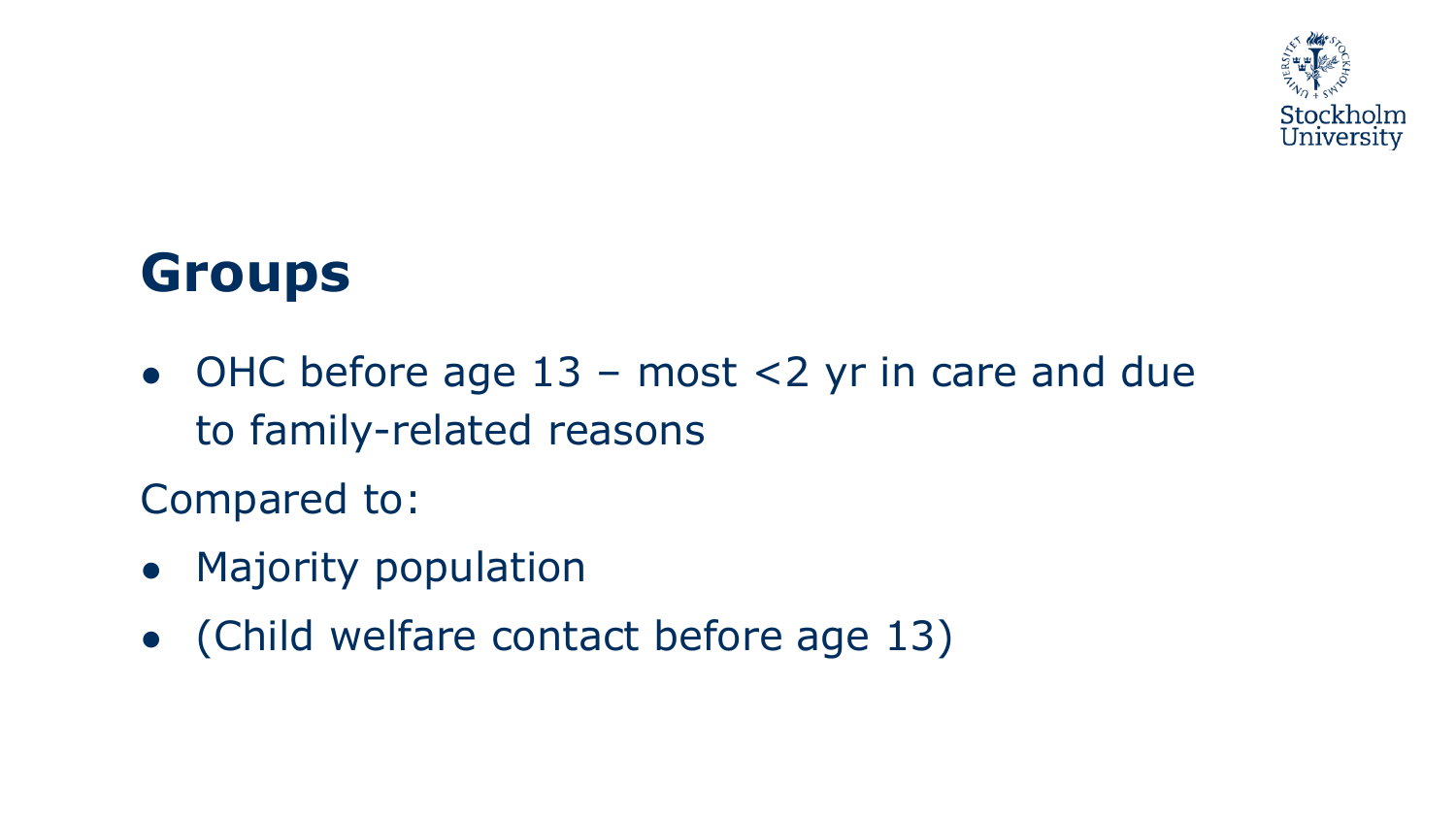

# **The Swedish child welfare system**

- 'Family-service oriented' with some 'child protection' practices
- During the 1953 cohort's childhood years:
	- Strong belief in OHC (high prevalence)
	- Strong social selection into OHC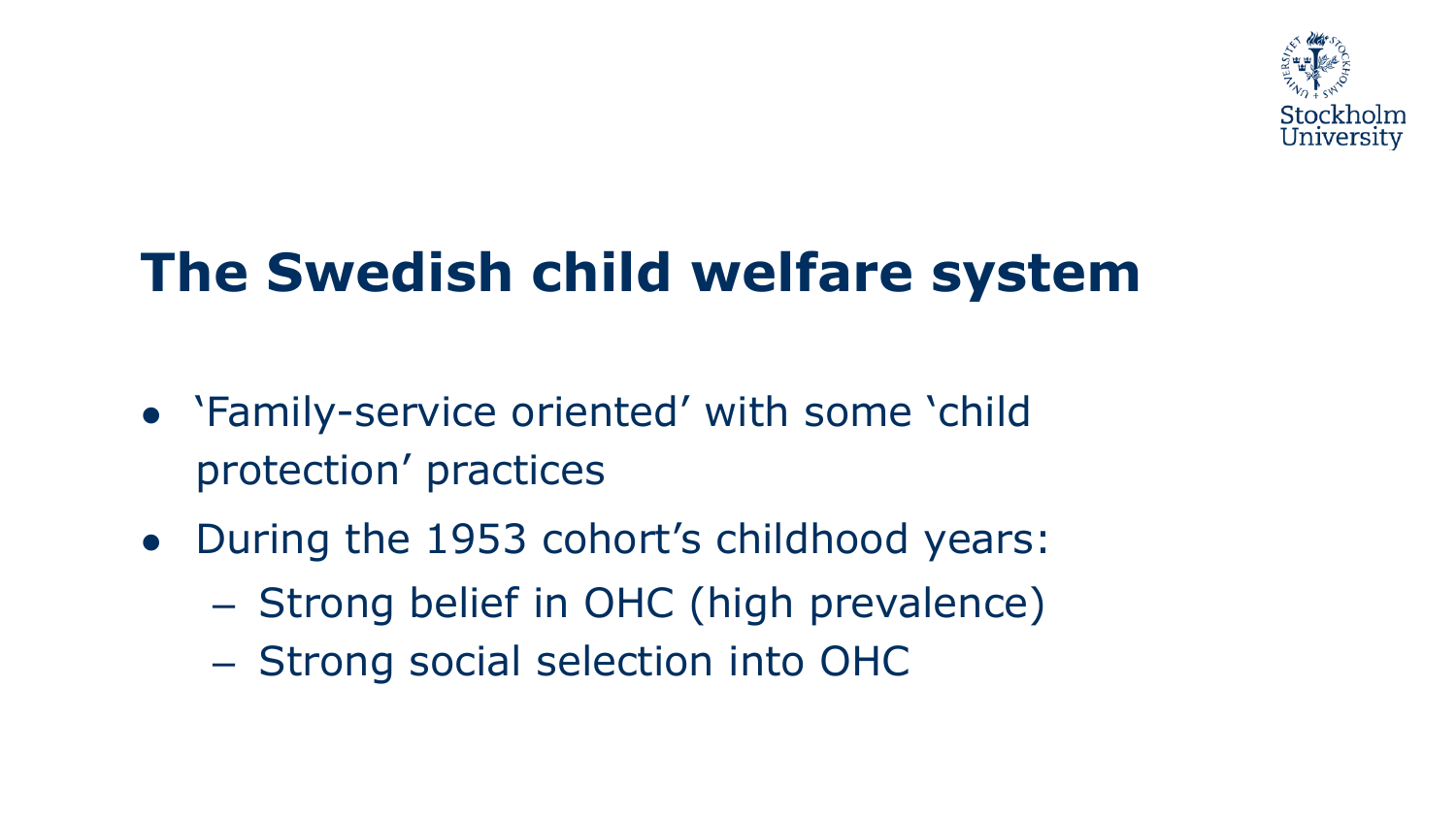

# **The Swedish educational system**

- $\bullet$  Egalitarian ideas of equal opportunities
	- 9-year compulsory school with little tracking
	- Adult education opportunities
	- Fully subsidized education at all levels
- During the 1953 cohort's schooling years:
	- Upper secondary education less common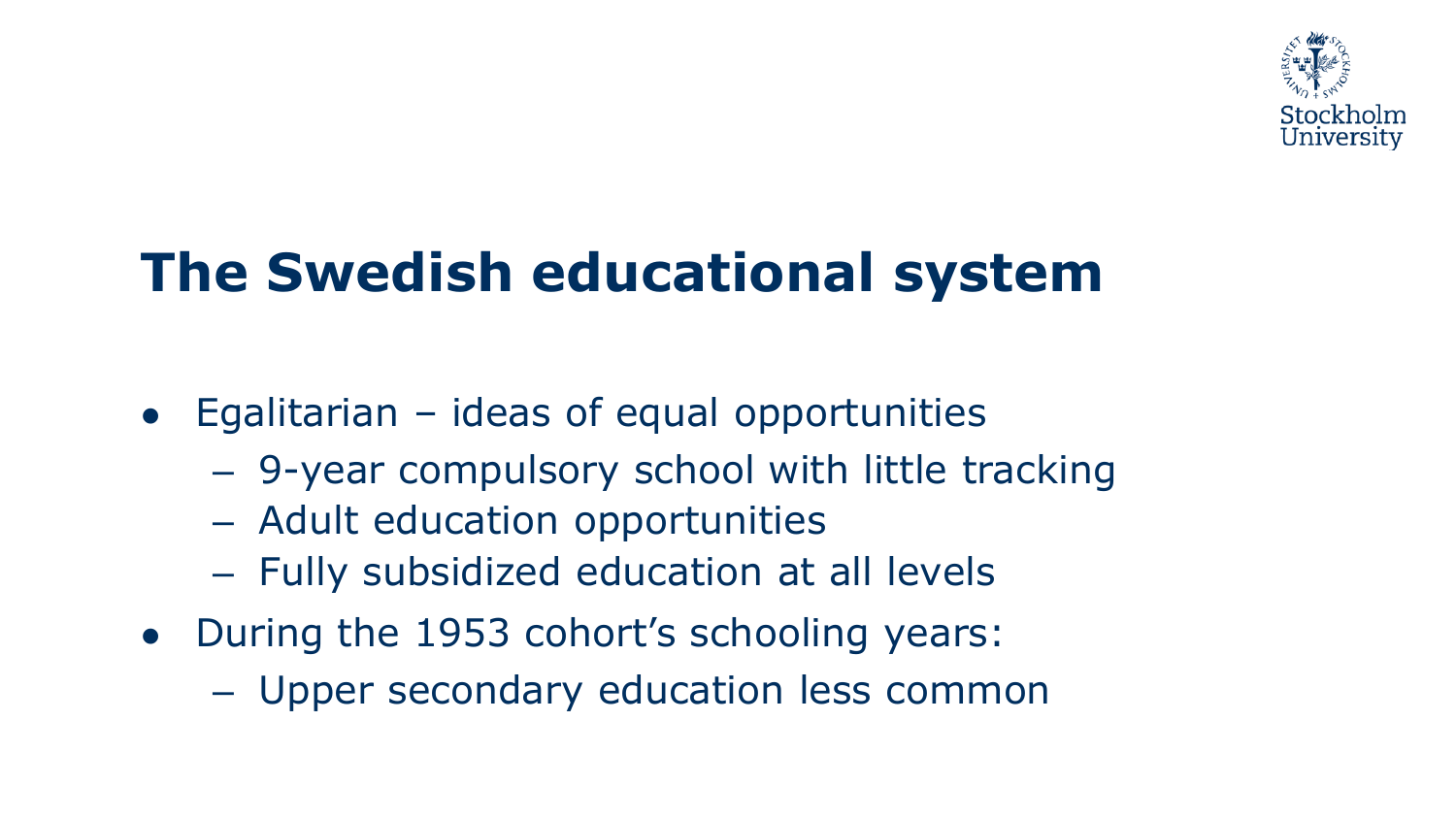

#### **The life course – overview**

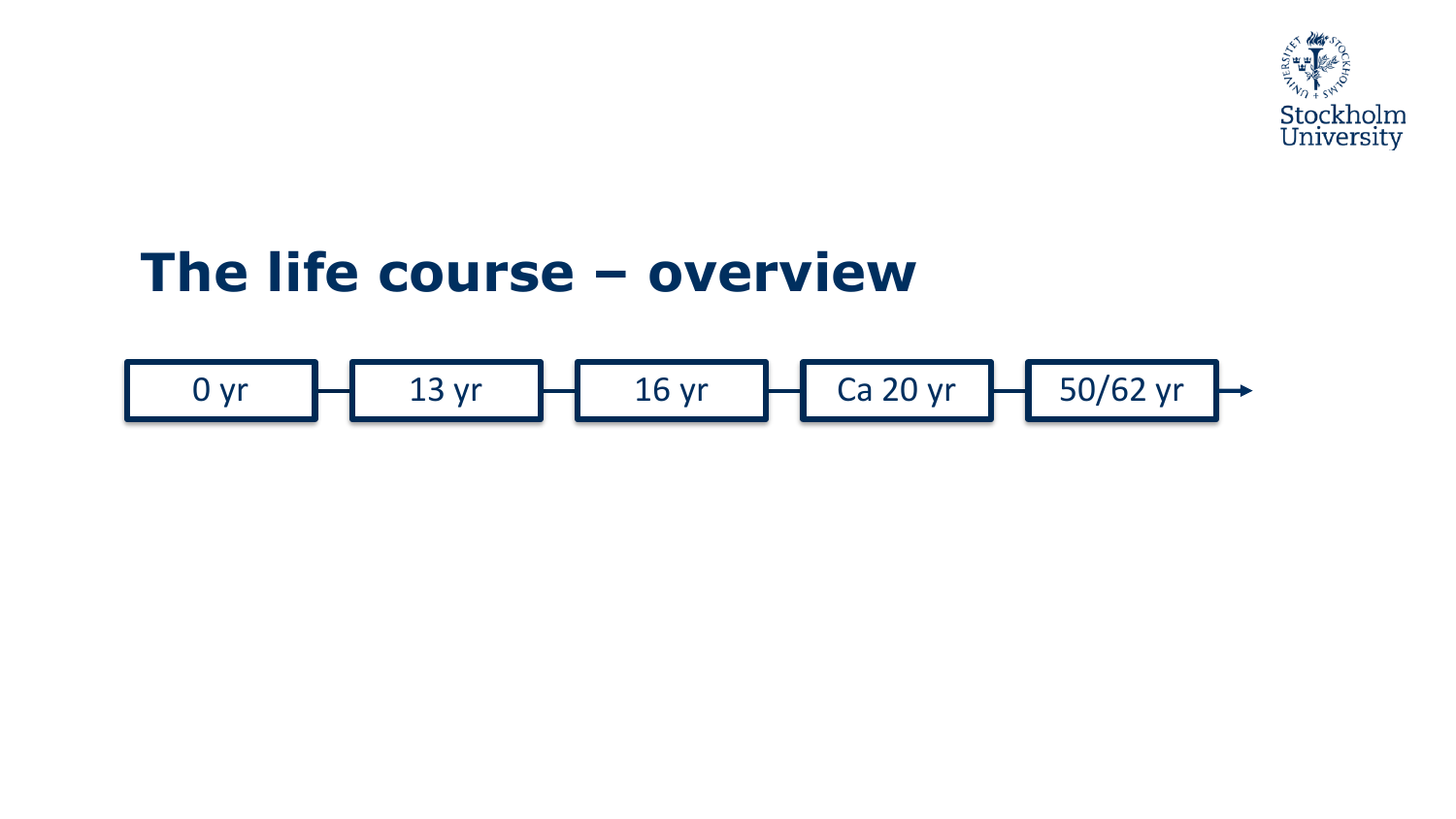

# **Background characteristics**



- OHC experienced children had more socioeconomically disadvantaged backgrounds and lower cognitive ability
- …but quite similar to children with child welfare contact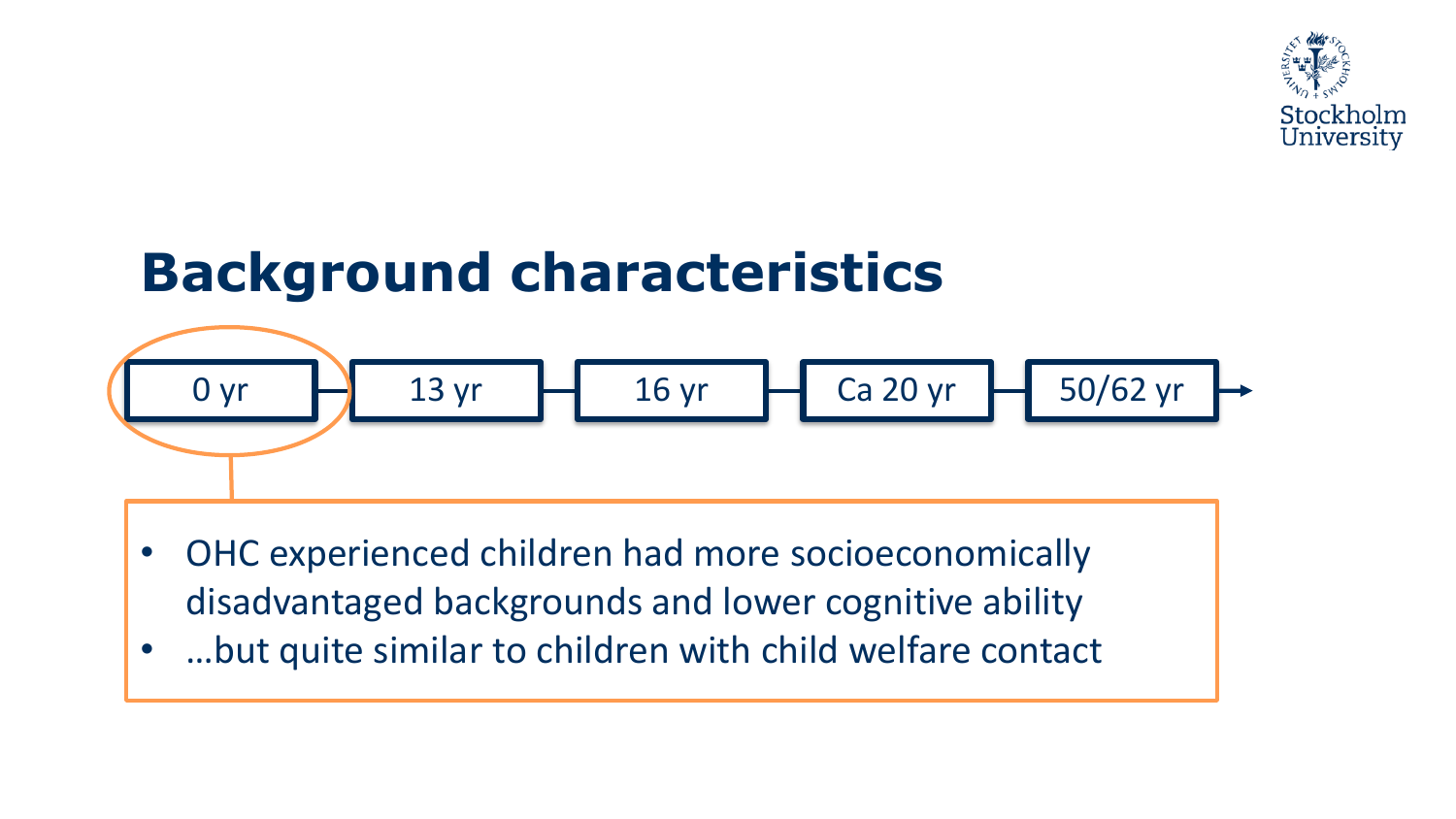

# **Educational careers** 0 yr 13 yr 16 yr Ca 20 yr 50/62 yr

- OHC experienced children had lower aspirations, achievements and attainment – less ambitious choices (given the same achievements)
- …but similar or better outcomes than children with child welfare contact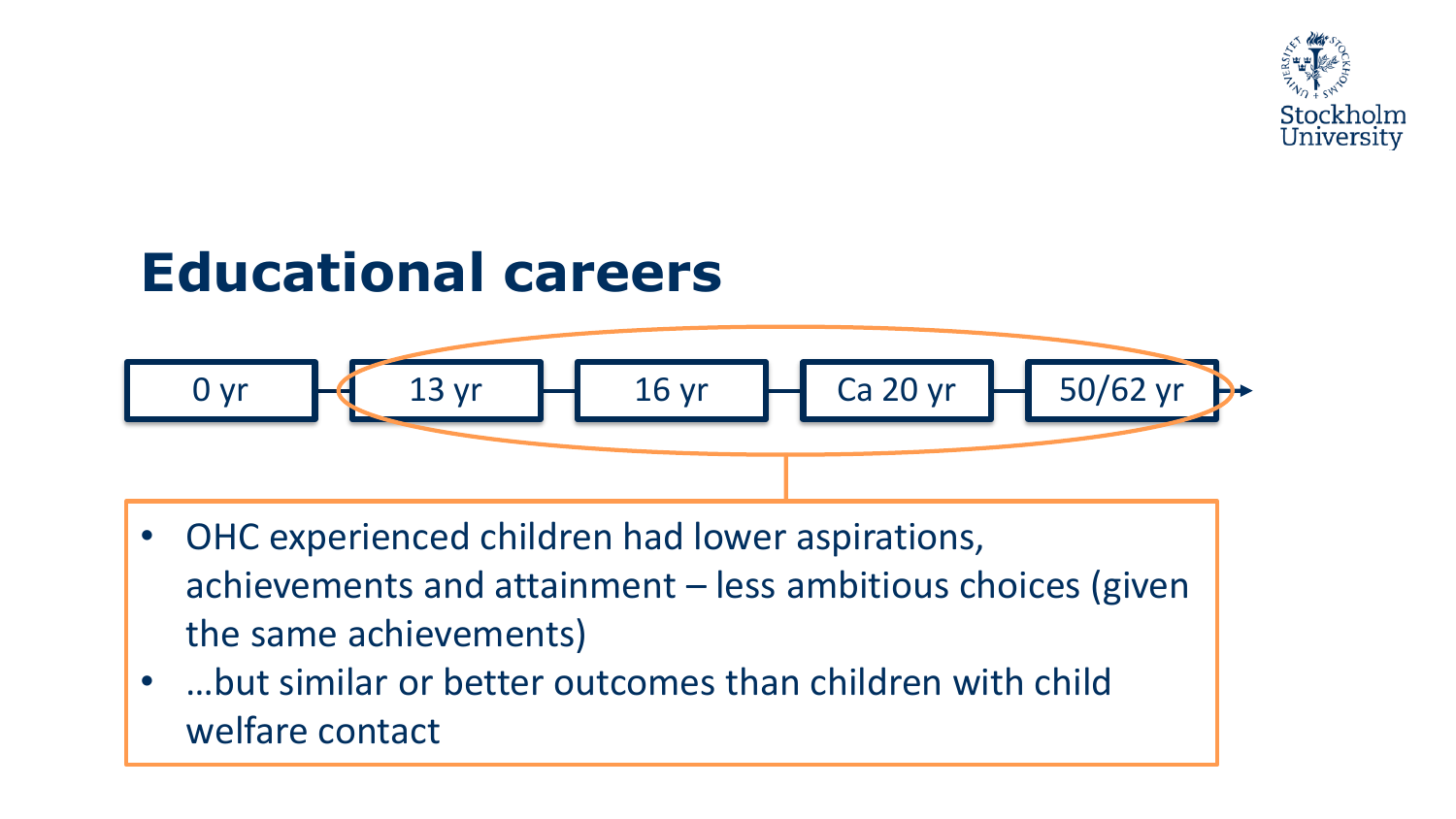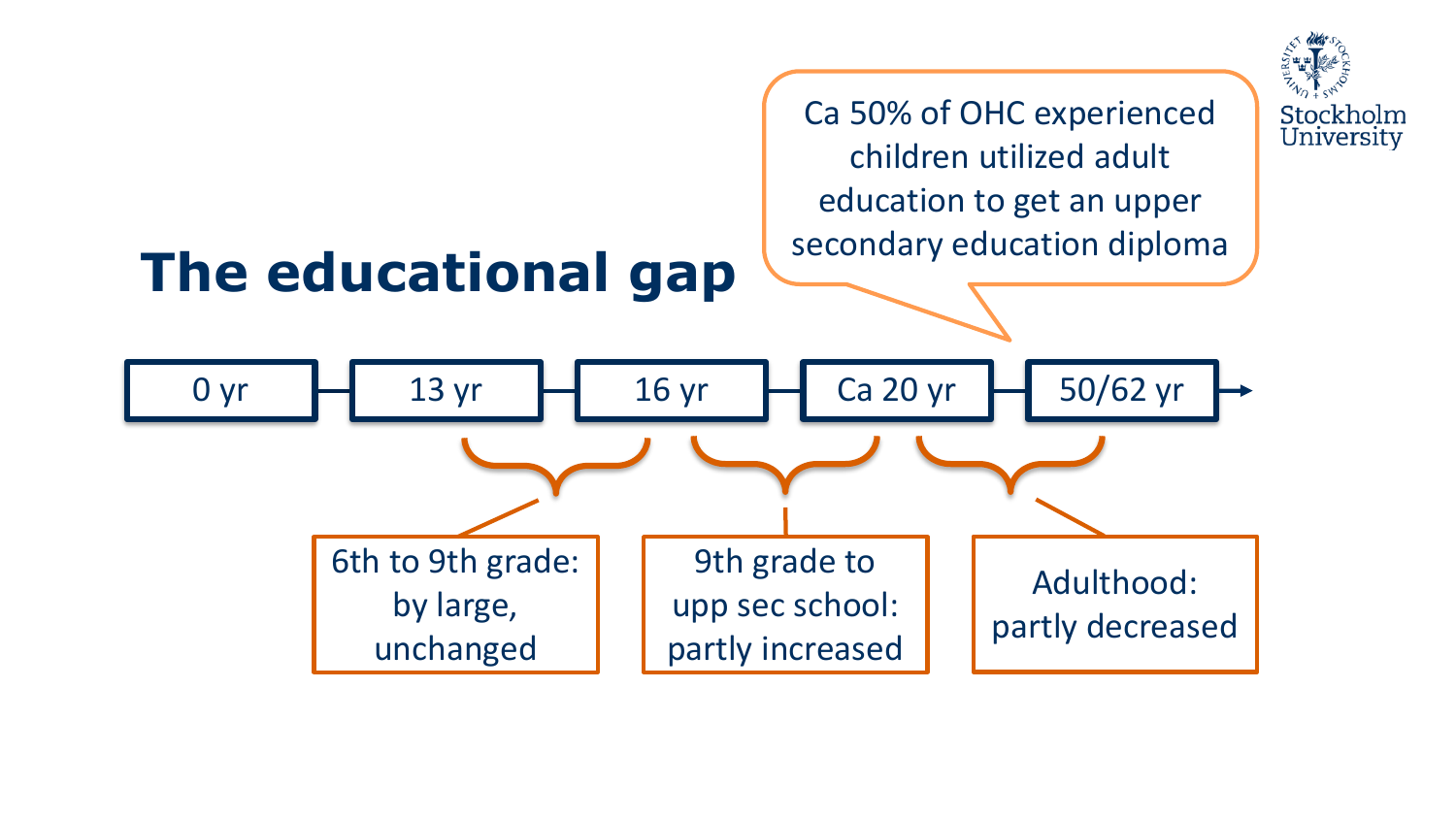

## **Educational pathways**



- Are similar; cognitive ability and previous achievements had the largest influence on later outcomes
- …but these factors were weaker in the OHC group, whilst the family's attitude to education was more important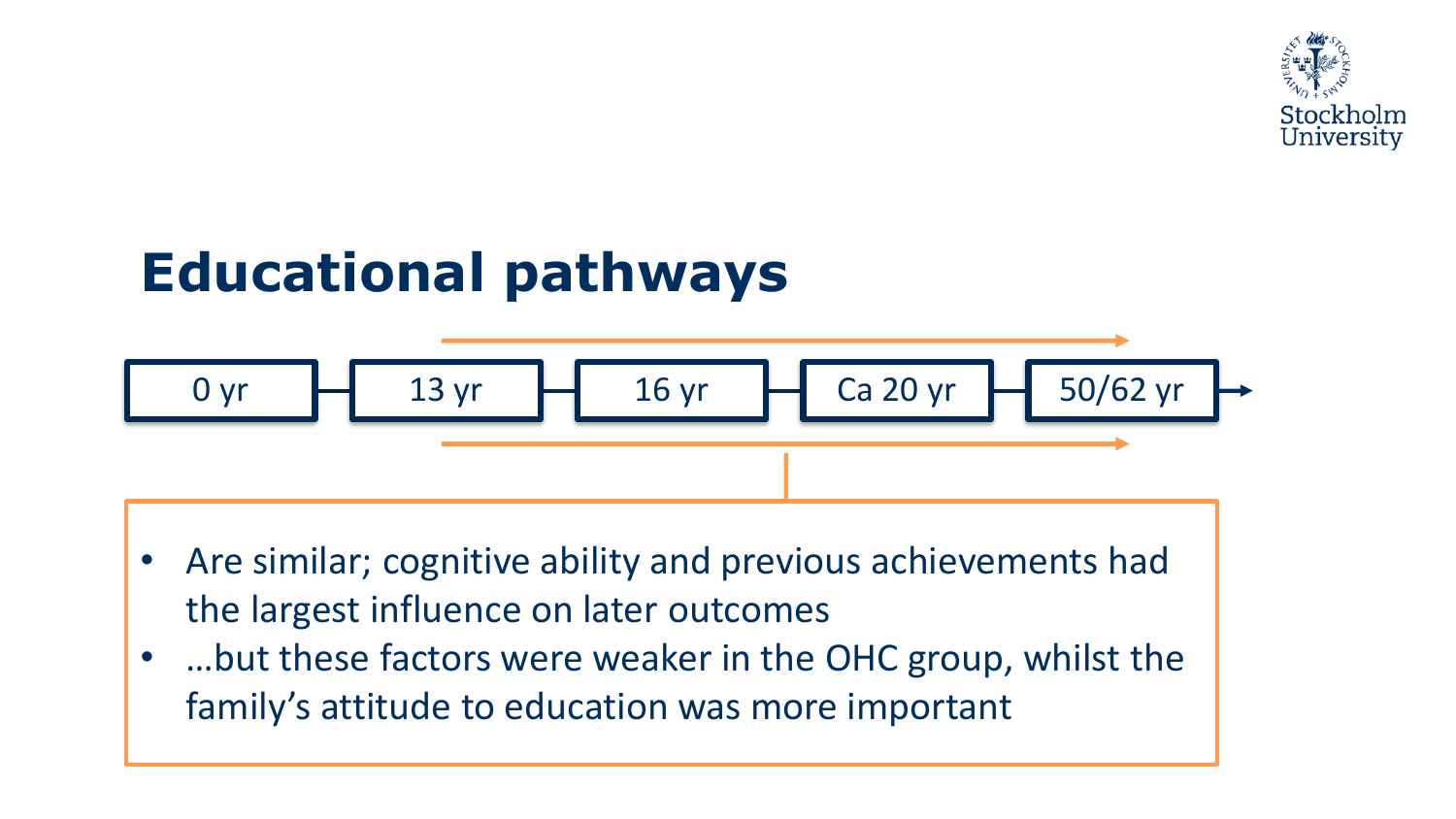

# **What explains the educational gap?**

- An 'unequal distribution of predictors', i.e. lower cognitive ability and more disadvantaged socioeconomic conditions in the birth family
- …but also a poorer 'return/output' of these factors
- …and 'choice-based explanations'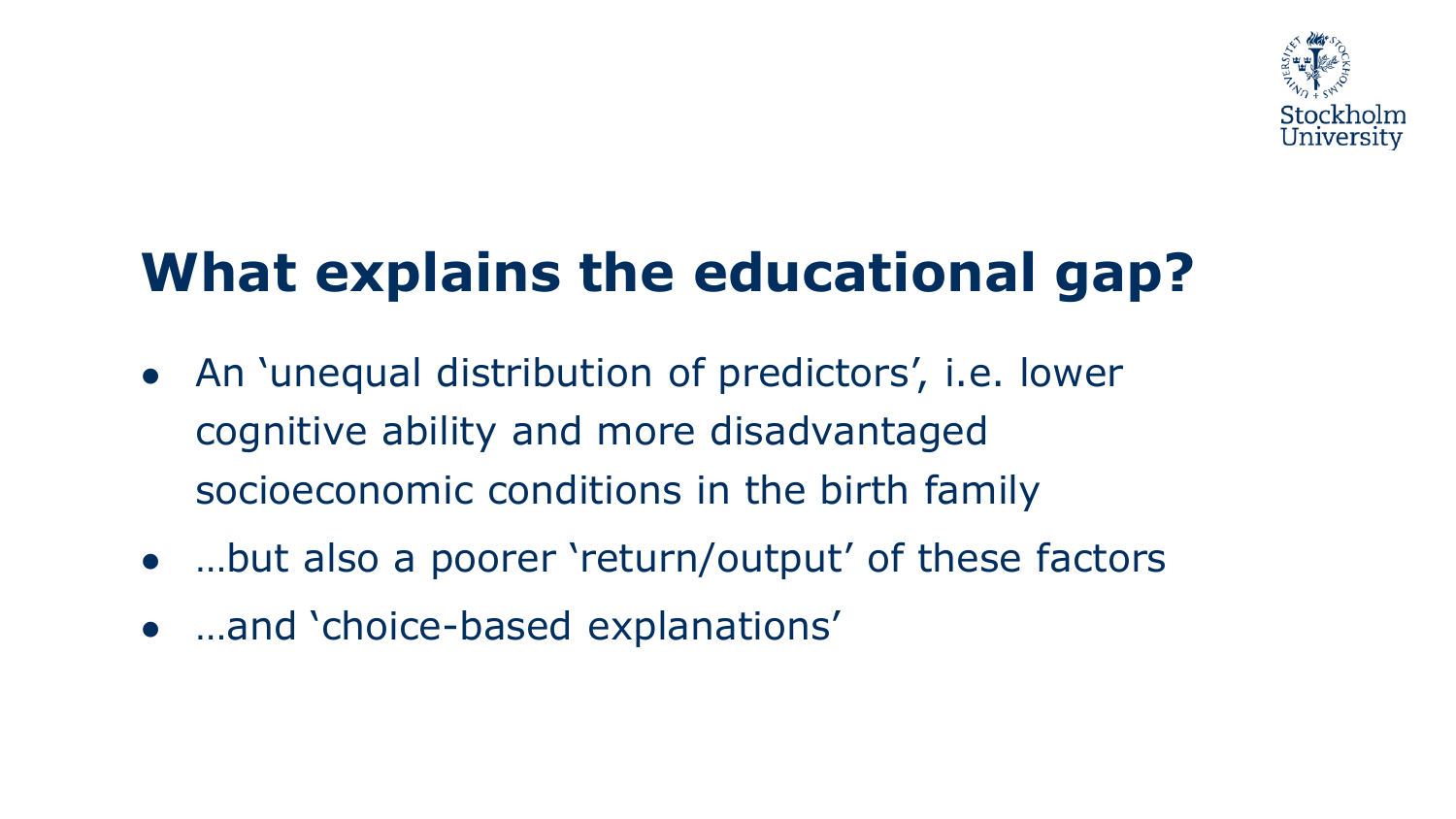

### **Conclusions**

- OHC experienced children's educational careers are characterized by lower aspirations, poorer achievements and less ambitious choices
- This educational gap persists into (late) midlife, but changes over the life course
- By large, OHC experienced children's educational pathways do not differ from their peers'
- Their underachievement may be understood by 'general' theories of educational inequality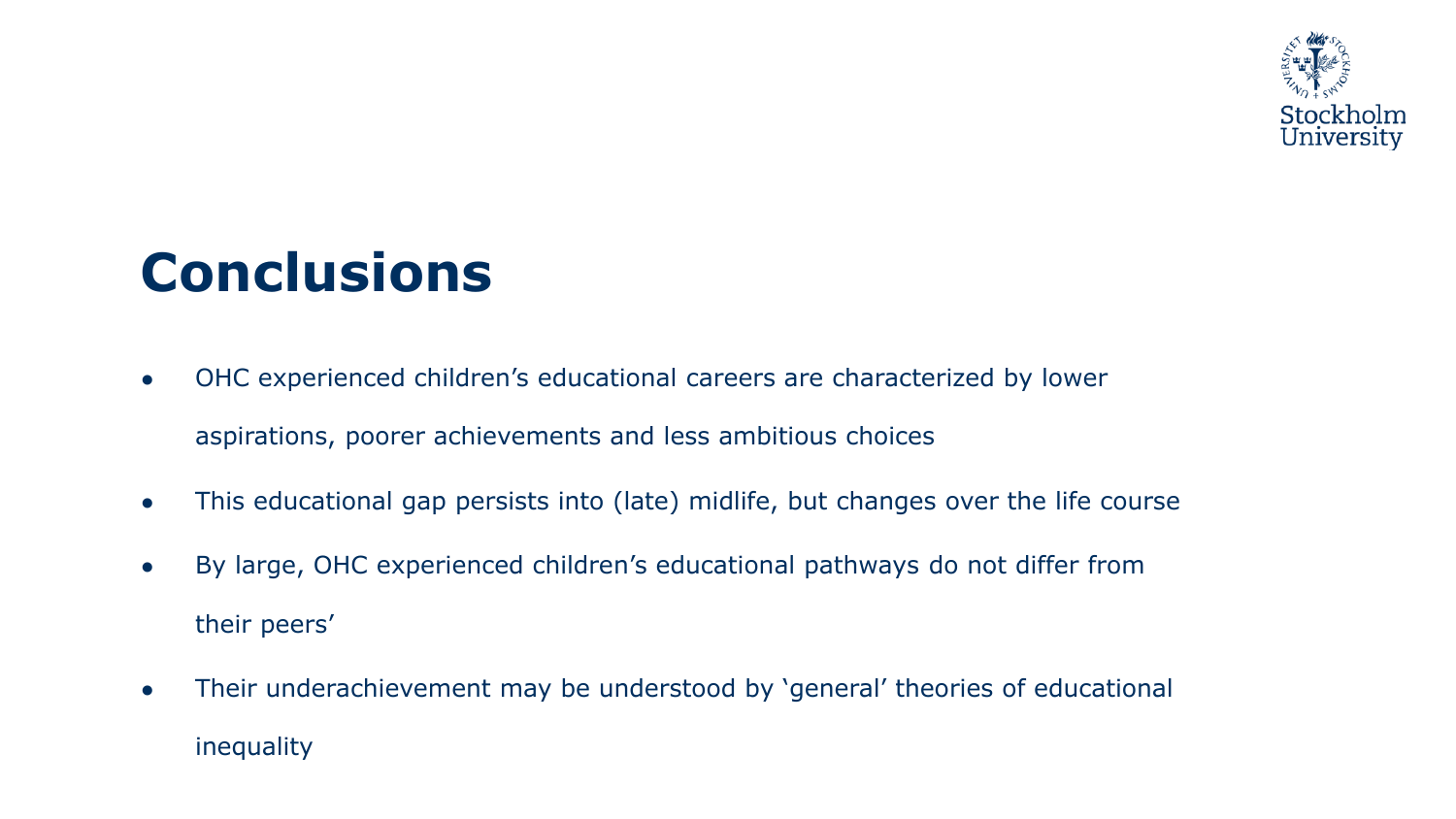

## **Key messages – implications**

| Target cognitive ability and basic academic<br>skills/school performance at an early age | • May require systematical<br>assessments and more<br>intervention studies |
|------------------------------------------------------------------------------------------|----------------------------------------------------------------------------|
| Continuously provide opportunities for                                                   | • May include adult education                                              |
| reaching the highest (possible) educational                                              | initiatives and support for higher                                         |
| levels                                                                                   | education                                                                  |
| Address expectations, aspirations and more                                               | • Must include a focus on adults in                                        |
| ambitious educational choices                                                            | the 'surrounding' systems                                                  |